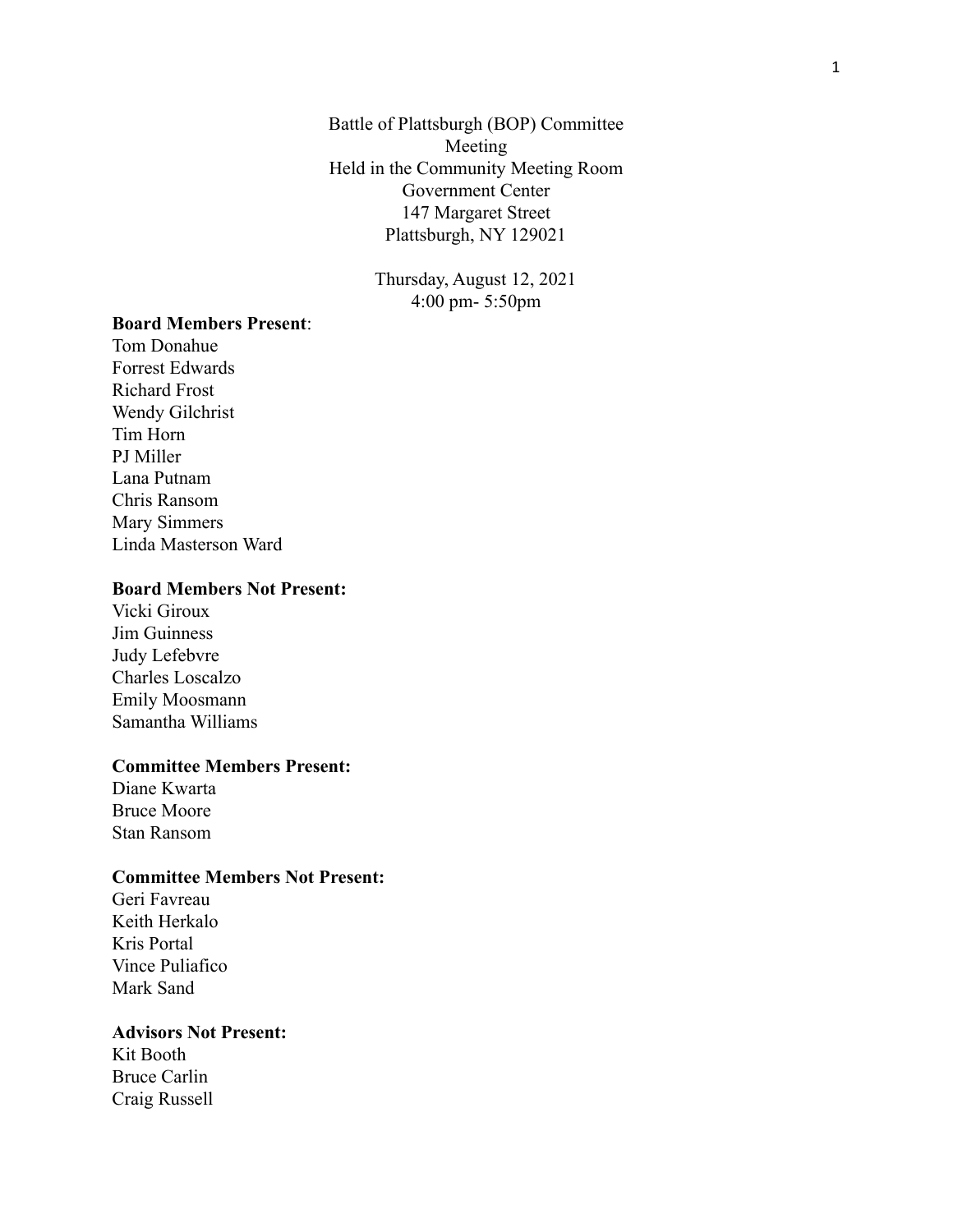# Gary VanCour

## **Welcome and Agenda**

President, Tom Donahue called the meeting of the Battle of Plattsburgh to order at 4:00 pm and welcomed everyone.

## **Publicity**

Tom played NBC announcement about the Battle of Plattsburgh and the need for volunteers.

There will be a Press Conference on Tuesday, August 24 at City Hall at noon. Come in period dress if possible.

Posters were handed out for distribution. Rich will distribute to college, hospital, libraries in Plattsburgh, Chazy and Peru, … Diane will distribute to strip mall near Bed Bath on Smithfield Blvd. Stan and Chris will distribute downtown. Tim will also distribute.

McKenzie Delisle is working on social media. McKenzie sent out a questionnaire to the 1814 BOP group asking for information she can use. Chris will resend the questionnaire to committee members.

## **Food Trucks**

Tom is working on food trucks, and he needs suggestions. He has contracted with:

- 1. Bunz On the Fun
- 2. Traveling Kitchen (Prue from Peru)
- 3. Ice Cream Frosty Cow

If you have any ideas, let Tom know.

Forrest mentioned High Peaks Brewery.

## **Run**

Mary Simmers reported on the run. She ordered medals (\$45.) and trophy for Firetruck Pull  $(S25.)$ .

## **Firetruck Pull**

Mary Simmers is also working on the Firetruck Pull.

### **Riverside Cemetery Memorial**

Tim Horn said preparations are underway. He has the program almost ready for printing. Linda said there will be a tent. Transporting of chairs needs to be finalized. He needs a sound system. Vicki has a portable podium. He will put Craig Russell on the program. There will be two pipers – Bud Smith and Kim Mathews.

## **Musicians**

Tom has been putting together info on musicians. Wendy reviewed. Wendy will give Tom info on musicians at the Ball. Tom is getting info on Nate P who will be playing Saturday and Sunday.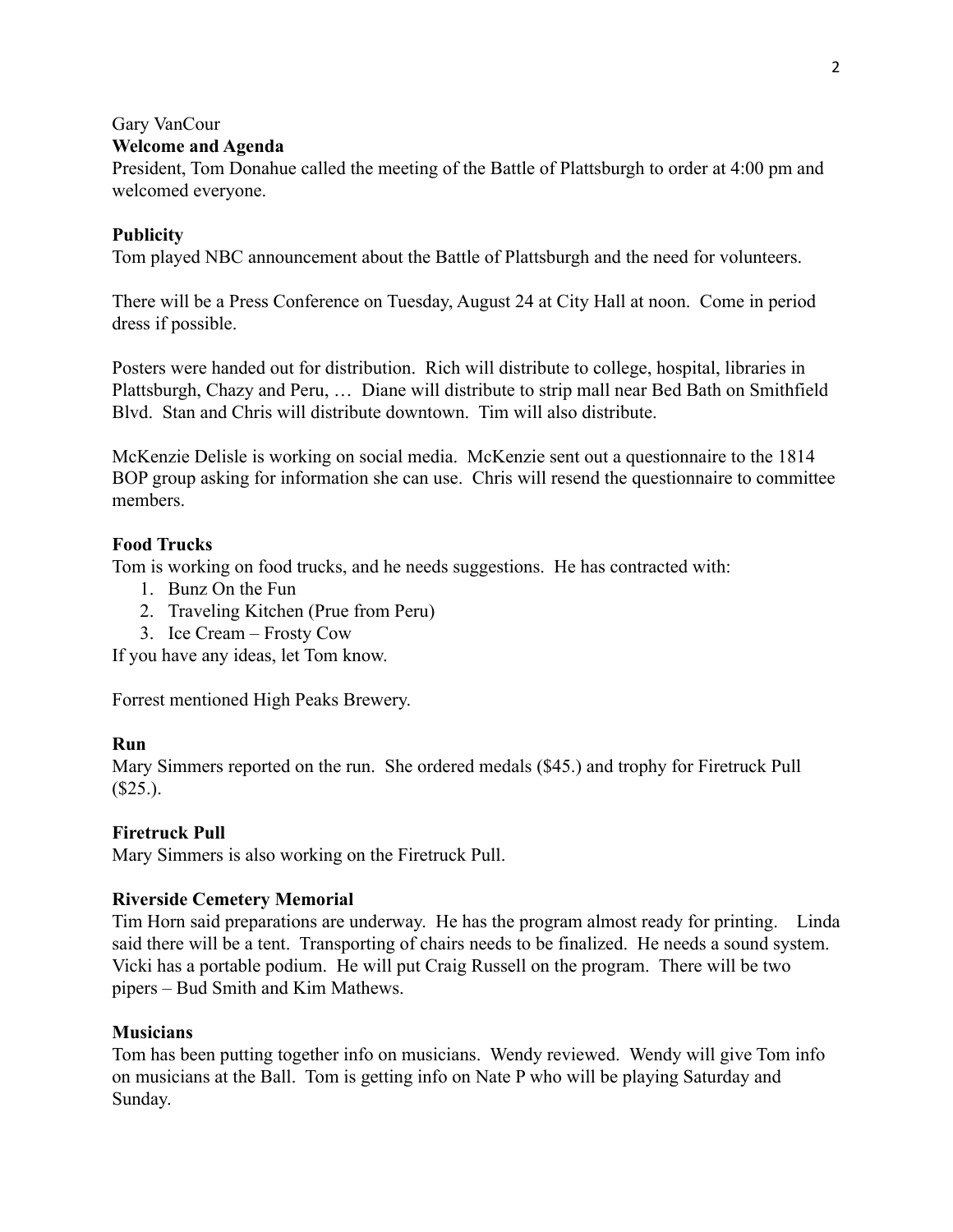## **Ball**

Wendy said that she is set for Ball. She has people to decorate She needs to contact the sound person, Russell. There will not be an entry fee for the Ball. Wendy has a meeting with Courtney M on August 24. Might have a volunteer to monitor building.

## **Gazebo near Kent Delord**

A minister is needed for the service as Reverent Heller cannot do. Give ideas to Wendy. Wendy also needs chairs. She will contact Sam or Sharon Bell.

## **Donation Jars**

The plan is to have donation jars are all events. (History is free…Preserving it is not.)

## **Budget**

Forrest reviewed the budget. The additional insurance only cost \$175.

### Pomeroy Matching Grant

Linda reviewed the funds that are needed to obtain the full \$10,000. match. We need at least an additional \$5,100. Linda mentioned that the \$6,000. from Eaglefeather and \$5,000. from Stewarts cannot be used for the matching grant as those funds were received or promised prior to the grant approval. Also "in kind" and gift certificates cannot be matched. Linda said the owners of The Link works with 20 downtown businesses and may be able to work with them for support. Linda mentioned that NBT Bank just promised to donate \$500. and Community Bank is considering donating.

### **Rotary**

Vicki is working with Rotarians who will be parade marshals.

### **Parade**

Courtney Meisenheimer is working on a "sensory zone" for the parade. Bill McColgan from PBS and his wife, Brenda will be singing at the Beat Retreat.

### **History Talks**

Rich Frost said the history talks are all set. Bruce Moore says that he is ready for the history talks at Trinity Church on Friday night. He may need a hotel room for one speaker. La Quinta may be a resource for this. Kevin Murnane is the manager. Rich will need a volunteer at each event. Bruce Moore will be there for Friday night. Vince P. and Richard Daly were suggested. Rich will make sure info is in Lake Champlain Weekly.

### **La Quinta**

La Quinta is still holding a block of rooms at \$69. per room for us. They will hold the block until 2 weeks prior to the Commemoration.

### **Hospitality Tent**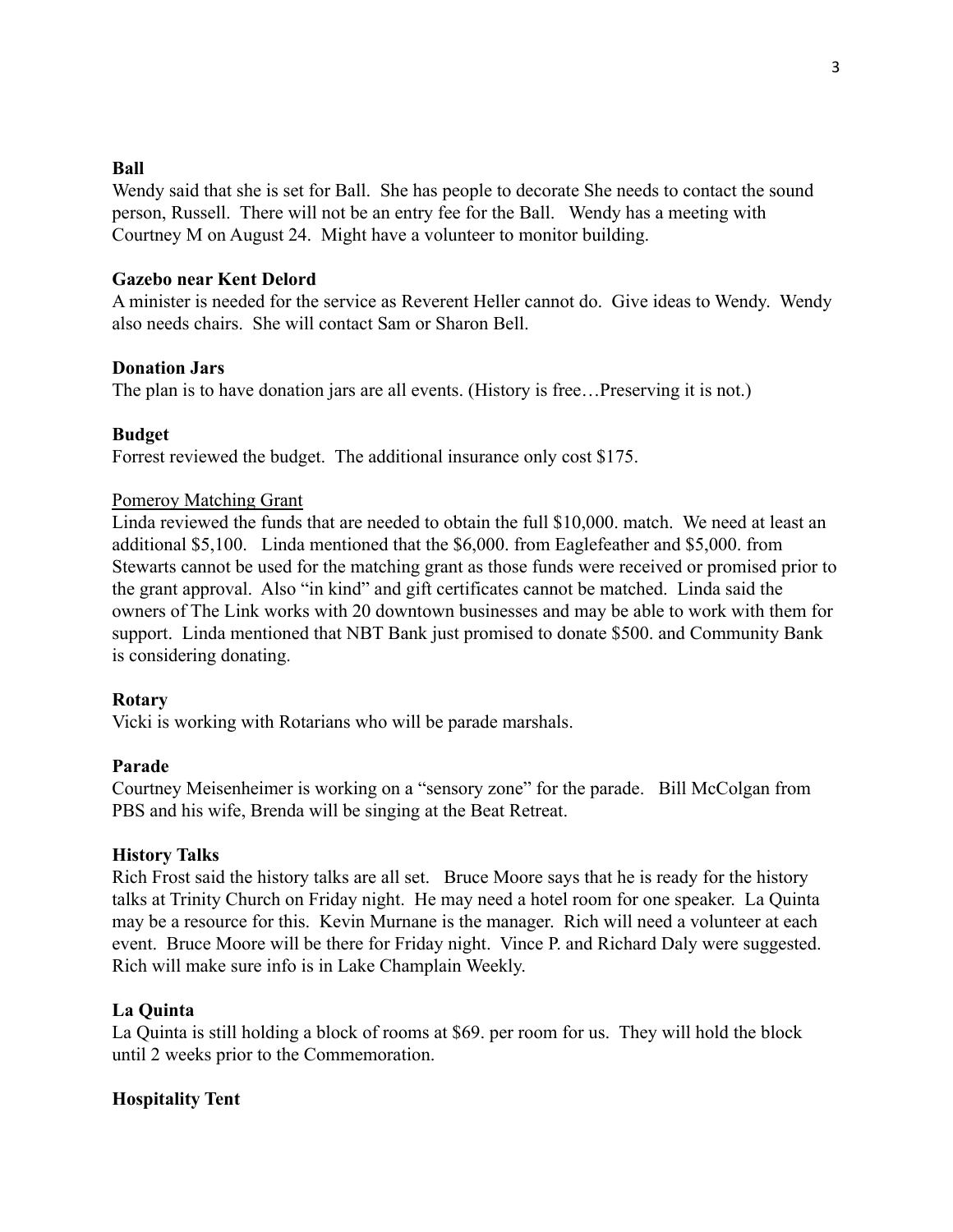There will be a hospitality tent and water will be provided. City Hall will also be open. Bruce Moore will help with this. There will be approximately 150 band members. Bruce will arrange for ice.

# **Apples**

We might ask Forrence Orchards or other orchards (Chazy, Bankers, Rulfs, Northern) for apples for the hospitality tent. We might want to check with Vicki Giroux to see what she has done so far on the apples.

# **Reenactors**

PJ reported on the reenactors. If the border opens, we many get a few Canadians at no costs. They may have a handful (5-10) from VT. Dale Henry will bring a bateau. They might display the bateau on the lawn.

# **Valcour Brewing Kick Off**

Lana is working on arranging interviews. Saranac Lake Central School may be sending 12 students and 1 teacher and 1 aide to the events in the afternoon. Peru has not let us know yet. Lana is following up about home schooled students.

# **Fund Raising**

There is a crucial need for everyone to help contact potential sponsors.

Buster's

There will be a fund raiser at Buster's on Wednesday, August 25 from 6:30pm to 9:30pm. Help is needed for the fundraiser including obtaining raffle items. Send Linda info on raffle items with cost and a minimum bid if you want. Plan to attend the fundraiser in period dress if possible.

Tom, Tim, Diane, Chris, and Stan and will meet with Jackie, the manager of Buster's on Monday, August 16 at 1pm to go over plans.

Ideas: Triva using Larry Gooley's book. Silent Auction Raffle Door Prizes Decorating in period theme Sell buttons (\$10.) BOP receives cut of the restaurant's take for the time of the fund raiser (6:30pm -9:30pm).

## Quilt (Three Tours)

The quilt fund raiser/raffle will continue past the Commemoration. The drawing will be on Veterans' Day. A raffle ticket costs \$5. Linda passed out packages of raffle tickets to sell. We have 500 tickets printed at this time.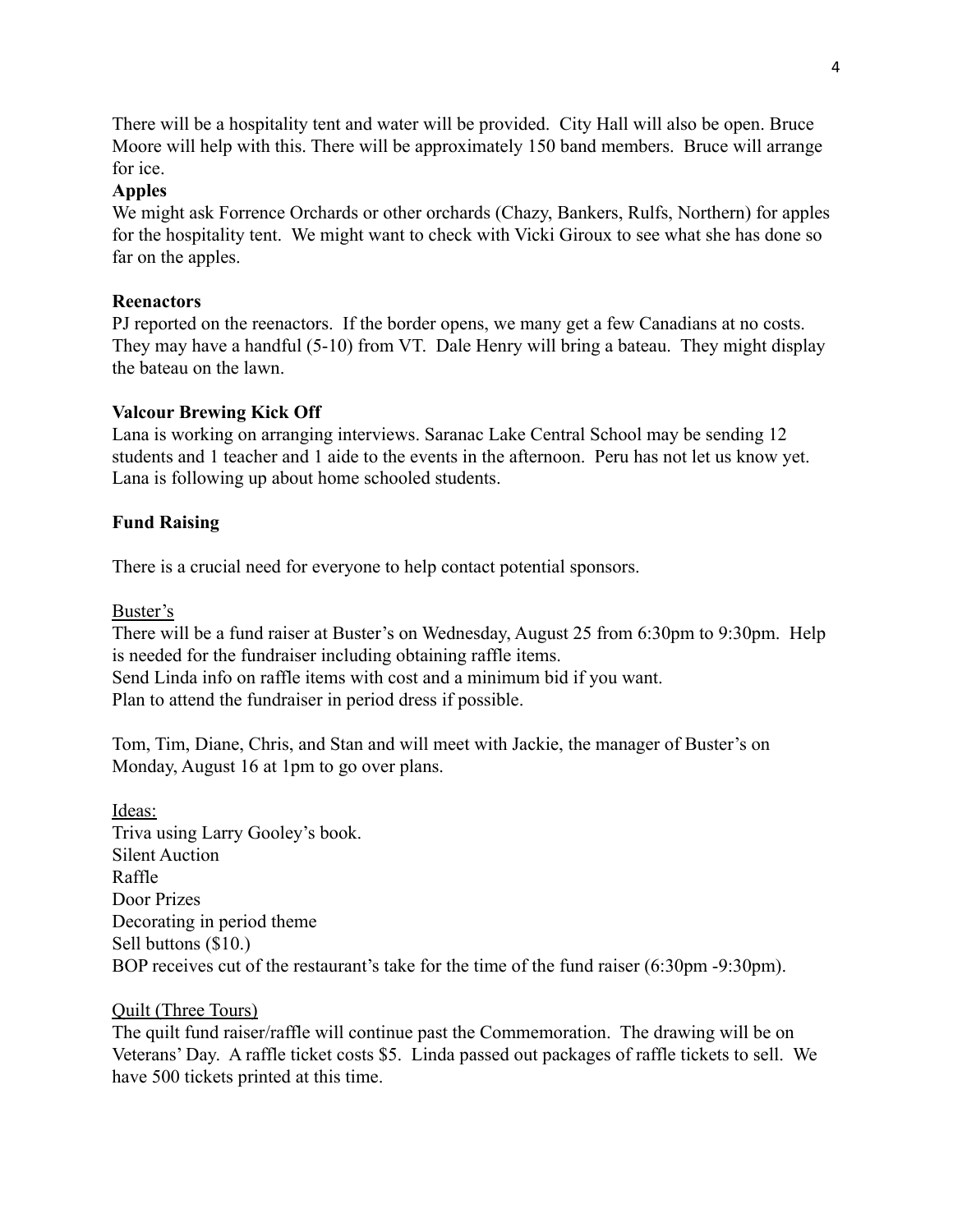#### **Military Invitations**

Rich recommended that we make sure not to neglect inviting anyone, any military branch.

#### **Buttons**

Buttons will be sold for \$10. which will include the program with map. Tim Horn will deliver buttons and programs. We have 700 buttons but can order more if needed. The program alone will be \$3. Tim has about 14 sites to deliver to. Linda requested that the bank that donated be included.

### **Volunteers**

Tim Horn and Diane Kwarta are working on volunteer assistance. Please let them know your needs. Diane has been in contact with Kate Gardner at RSVP now Americore Seniors. Kate recently gave her two possible volunteers. Diane will contact and inquire about interest in working on the Committee and the Buster's fund raiser. Diane has been distributing flyers and will be contacting scouts. Meghan Weeden offered the assistance of Adirondack Young Professionals for the Thursday Valcour Brewing events.

#### **Tents**

Linda has been working with Fosters, Taylors, and Tents of Champlain. Tents are in short supply. Fosters could not supply any, so we have tents from Taylors and Tents of Champlain. Taylor may give a discount. 5% to 15%? We have given them a deposit.

#### **Porta Potties**

Porta Potties are in short supply. Linda is working on.

#### **Transportation**

Transportation needs are being worked out. The Information Booth will be delivered. It could also be painted if anyone volunteers. Moving the picnic tables needs to be addressed. Tom will talk with Courtney.

#### **Roadside Signs**

Bud and Nancy Smith offered to work on a Plucky Rooster sign with Pomeroy Foundation. We want to invite Nancy to join our committee. A Plucky Rooster sign might we a good project for the future.

**The next meeting** would be Thursday, **August 19 at 4pm** in the Community Meeting Room of the Government Center.

Meetings will be **weekly**. Please mark your calendars for August 19, 26 and September 2.

#### **Adjournment**

Meeting adjourned at 5:50pm

Respectfully submitted: